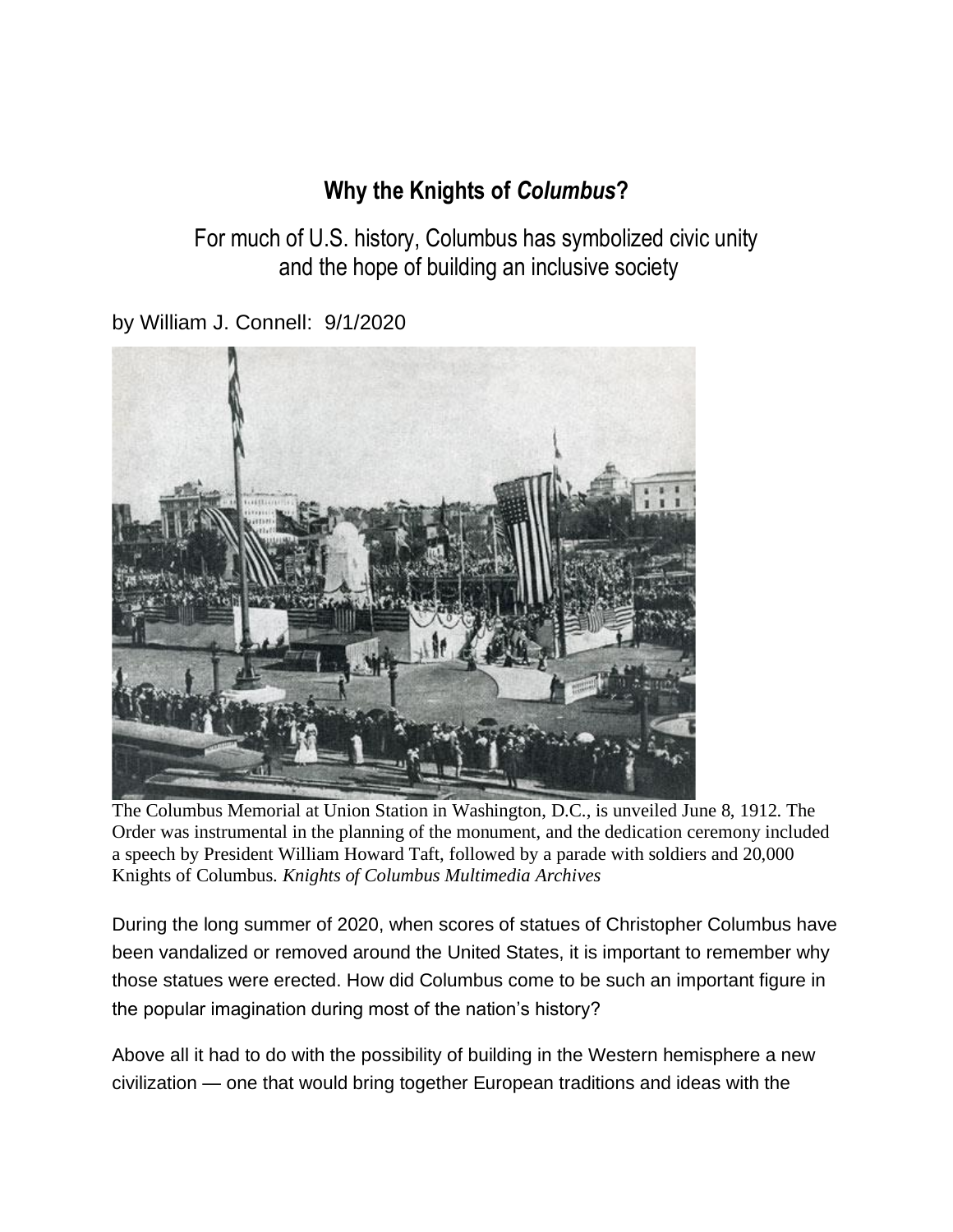Native American peoples, traditions and the flora and fauna of the new continent. What remains striking, after more than five centuries, is the hopefulness of this venture, and the belief that there was an opportunity to create a better way of life that immigrants to, and within, the New World still share today.

The first members of the Knights of Columbus were influenced by this vision and also instrumental in promoting it. Just two years after the death of the Knights' founder, Father Michael McGivney, councils enthusiastically participated in the first national Columbus Day, declared in 1892 for the quadricentennial of the great navigator's landing. For them and many others, Columbus was celebrated as a figure of civic unity and a symbol that immigrants, particularly Catholics, possessed a rightful share in American identity.

## **THE ATTRACTION OF 'COLUMBUS'**

As early as the colonial period, the name "Columbia" was used as a figurative synonym for America. The poet Phillis Wheatley, an African American, wrote several striking poems in praise of Columbia during the Revolutionary War. After independence, the capital of the United States was sited in a district called Columbia, while artists represented Columbia as an allegorical female figure embodying the virtues and the hopes of a new civilization no longer bound to Europe.

It was especially after the Civil War, however, that Columbus soared in popularity. Much of this attraction can be explained by the explosion in sea traffic in the second half of the 1800s. The technological shift from sail to steam and the lower cost of travel opened the oceans to the masses on both sides of the Atlantic. As the first transoceanic seafarer, Columbus became a popular hero, and in the decades before and after 1900 he was admired in Europe almost as much as in the Americas. It was no coincidence that the many statues and monuments to him (Barcelona, Genoa, Buenos Aires, New York City) began to be built around that time.

It was also no coincidence that certain immigrant groups — Irish, Italians, Hispanics and other Catholics — that felt marginalized in a still WASP-dominated United States identified themselves with a universally admired historical figure who also happened to have been Italian, to have sailed for Spain, and to have brought Catholic Christianity to the Western Hemisphere. Columbus could be presented as legitimating their presence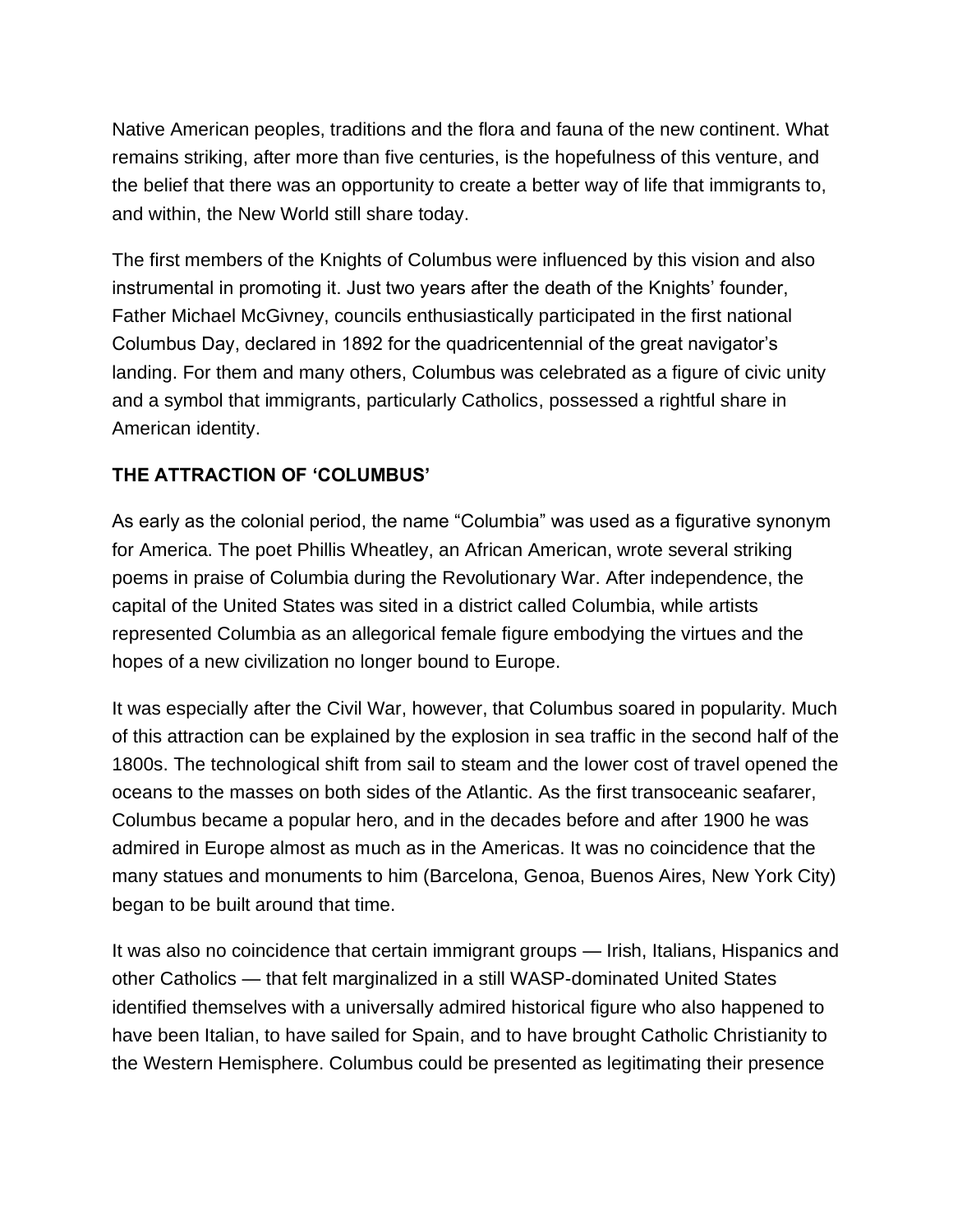at a time when anti-Catholicism and anti-immigrant nativism were quite common. This, of course, was the atmosphere in which the Knights of Columbus was founded.

When Father McGivney, the son of Irish immigrants, proposed a name for the fraternal and charitable organization in 1882, his choice was "Sons of Columbus." After debate with the founding members — all of them laymen, most of them Irish — the group finally settled upon "Knights of Columbus."

While "Knights" invoked the chivalric orders, with their code of ethics, aspiration to virtue and defense of the most vulnerable, the adoption of Columbus as patron signified that Catholics had been in the New World from the beginning — that is, from the very day that it became "New."

As founding member William Geary put it, the name conveyed that Catholics "were not aliens" in America but rather participated in the very foundation of this new civilization. With respect to American society at large, the choice of Columbus was a comfortable one, since it embraced an existing and very popular object of admiration.

## *CATHOLICS HAD BEEN IN THE NEWWORLD FROM THE BEGINNING — THAT IS, FROM THE VERY DAY THAT IT BECAME 'NEW.'*

## **CELEBRATING CIVIC UNITY**

When President Benjamin Harrison first proclaimed Oct. 12, 1892, as Columbus Day, the idea — lost on present-day critics — was that the holiday would recognize both Native Americans, who were here before Columbus, and the many immigrants who were then coming to this country in astounding numbers. Like the Columbian Exposition dedicated in Chicago that year, it was to be about our land and all its people.

The 1892 Columbus Day parade in New York City was telling in this regard. Harrison had especially designated the schools as centers of the Columbus celebration, and thousands of public school students marched, followed by students from Catholic and other private schools, each wearing their respective uniforms. These included the Hebrew Orphan Asylum, the Dante Alighieri Italian College of Astoria and the Native American marching band from the Carlisle Indian School in Pennsylvania, which speaks volumes about the spirit of the original Columbus Day.